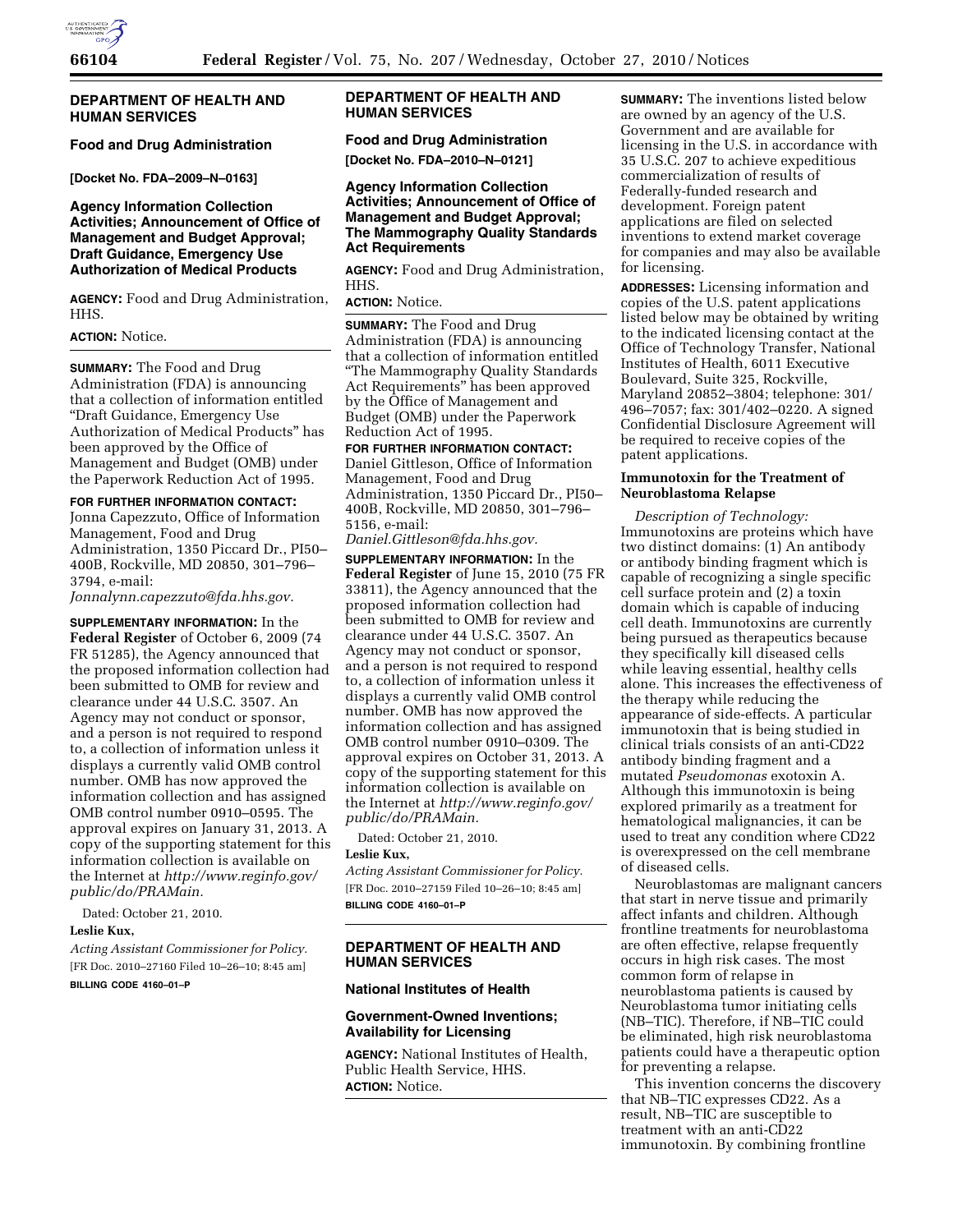neuroblastoma treatments with anti-CD22 immunotoxins, both the primary neuroblastoma and cells capable of initiating a relapse can be eliminated. As a result, even high risk neuroblastoma patients should have an increased chance of surviving neuroblastoma.

*Application:* Treatment and prevention of neuroblastoma relapse. *Advantages:* 

• Increased therapeutic effectiveness with decreased non-specific killing of essential, healthy cells.

• Neuroblastoma relapse commonly begins in the bone marrow, an environment which is accessible to immunotoxins.

• Combined treatment addresses both the tumor and the cause of relapse, leading to more efficient treatments than frontline therapeutics alone.

*Development Status:* Preclinical stage of development for treatment of neuroblastoma relapse; immunotoxins have clinical data associated with treatment of hematological malignancies.

*Inventors:* Thiele (NCI) *et al.* 

*Patent Status:* U.S. provisional application 61/356,202 (E–204–2010/0– US–01).

*For more information, see:* 

• U.S. Patent 7,355,012—''Mutated Anti-CD22 Antibodies with Increased Affinity to CD22—Expressing Leukemia Cells''.

• PCT Patent Application WO 2007/ 016150—''Mutated Pseudomonas Exotoxins with Reduced Antigenicity''.

• PCT Patent Application WO 2009/ 032954—''Deletions in Domain II of Pseudomonas Exotoxin A That Reduce Non-Specific Toxicity''.

*Licensing Status:* Available for licensing.

*Licensing Contact:* David A. Lambertson, PhD; 301–435–4632; *[lambertsond@mail.nih.gov.](mailto:lambertsond@mail.nih.gov)* 

*Collaborative Research Opportunity:*  The Center for Cancer Research, Pediatric Oncology Branch and Laboratory of Molecular Biology, is seeking statements of capability or interest from parties interested in collaborative research to further develop, evaluate, or commercialize recombinant anti-CD22 immunotoxins for the treatment of neuroblastoma. Please contact John Hewes, Ph.D. at 301–435–3121 or *[hewesj@mail.nih.gov](mailto:hewesj@mail.nih.gov)*  for more information.

#### **Mouse Model of Thyroid Cancer**

*Description of Technology:* This technology describes a mouse model of thyroid cancer where the phosphatidylinositol 3-kinase (PI3K)–AKT/protein kinase B-signaling pathway is

overactivated. These mice have a knockin dominantly negative mutant thyroid hormone receptor  $\beta$  gene (TR $\beta$ PV mutant) that spontaneously develops thyroid cancer and distant metastasis similar to human follicular thyroid cancer. The thyroids of TRbPV mice exhibit extensive hyperplasia, which progresses to capsular invasion, vascular invasion, anaplasia, and ultimately, metastasis to distant organs. Consequently, this mouse model could be used as a preclinical model to understand genetic changes during cancer development and to identify potential molecular targets for the diagnosis, prevention, and treatment of cancer. For example, the inventors have used the TRβPV mice to show that the peroxisome proliferator-activated receptor  $\gamma$  (PPAR $\gamma$ ) could function as a tumor suppressor *in vivo* and that the activation of the PI3K–AKT signaling contributes to thyroid carcinogenesis and could be a potential therapeutic target in follicular thyroid carcinoma. *Applications:* 

• Identifying potential molecular targets for cancer diagnosis, prevention, and treatment.

• Testing kinase inhibitors and other novel drugs being discovered for the treatment of thyroid cancer.

• Tools to understand the genetic changes during cancer development.

*Advantages:* This model provides the opportunity to study the alterations in gene regulation that occur during the progression and metastasis of thyroid carcinogenesis, not just the genes that control initial carcinogenesis.

*Development Status:* The technology is currently in the pre-clinical stage of development.

*Inventors:* Sheue-yann Cheng (NCI). *Patent Status:* HHS Reference No. E– 208–2009/0—Research Tool. Patent protection is not being pursued for this technology.

*Publications:* 

1. Furuya F, Lu C, Willingham MC, Cheng SY. Inhibition of phosphatidylinositol 3-kinase delays tumor progression and blocks metastatic spread in a mouse model of thyroid cancer. Carcinogenesis. 2007 Dec;28(12):2451–2458. [PubMed: 17660507]

2. Kato Y, Ying H, Zhao L, Furuya F, Araki O, Willingham MC, Cheng SY. PPARgamma insufficiency promotes follicular thyroid carcinogenesis via activation of the nuclear factor-kappaB signaling pathway. Oncogene. 2006 May 4;25(19):2736–2747. [PubMed: 16314832]

3. Suzuki H, Willingham MC, Cheng SY. Mice with a mutation in the thyroid hormone receptor beta gene

spontaneously develop thyroid carcinoma: a mouse model of thyroid carcinogenesis. Thyroid. 2002 Nov;12(11):963–969. [PubMed: 12490073]

4. Kaneshige M, Kaneshige K, Zhu X, Dace A, Garrett L, Carter TA, Kazlauskaite R, Pankratz DG, Wynshaw-Boris A, Refetoff S, Weintraub B, Willingham MC, Barlow C, Cheng S. Mice with a targeted mutation in the thyroid hormone beta receptor gene exhibit impaired growth and resistance to thyroid hormone. Proc Natl Acad Sci U S A. 2000 Nov 21;97(24):13209– 13214. [PubMed: 11069286]

*Licensing Status:* Available for licensing.

*Licensing Contact:* Whitney A. Hastings; 301–451–7337; *[hastingw@mail.nih.gov.](mailto:hastingw@mail.nih.gov)* 

#### **Chemokine-Tumor Antigen Fusion Proteins as Cancer Vaccines**

*Description of Technology:* Available for licensing is a tumor vaccine construct comprising a chemoattractant (such as human chemokines CCL7 and CCL20) fused to a tumor antigen (including human mucin-1, a transmembrane protein that is aberrantly expressed in cancer; or single chain antibody expressed by B cell malignancy, or melanoma antigen gp100 expressed in human melanomas). The majority of tumor antigens are believed to be poorly immunogenic because they represent oncogene gene products or other cellular genes which are normally present in the host. As a result, poor immunogenicity has been a major obstacle to successful immunotherapy with tumor vaccines. Administration of this fusion chemokine and tumor antigen protein, or a nucleic acid encoding this fusion protein, elicits a tumor specific cellular and humoral immune response thereby providing a potent cancer vaccine.

*Applications:* Cancer immunotherapy. *Development Status:* Proof of the concept and pre-clinical development have been successfully completed.

*Market:* The global cancer market is forecasted to reach US\$40 billion by 2012. Cancer vaccine research is coming to fruition, with a number of products now in Phase III trials and 15 therapeutic cancer vaccines realistically expected to launch by 2013. The therapeutic vaccine market has the potential to mirror the growth seen in the monoclonal antibody market, and reach sales in excess of US\$5 billion by 2012.

*Inventors:* Larry Kwak (NCI) and Arya Biragyn (NIA) (both NCI at time of invention).

*Related Publications:*